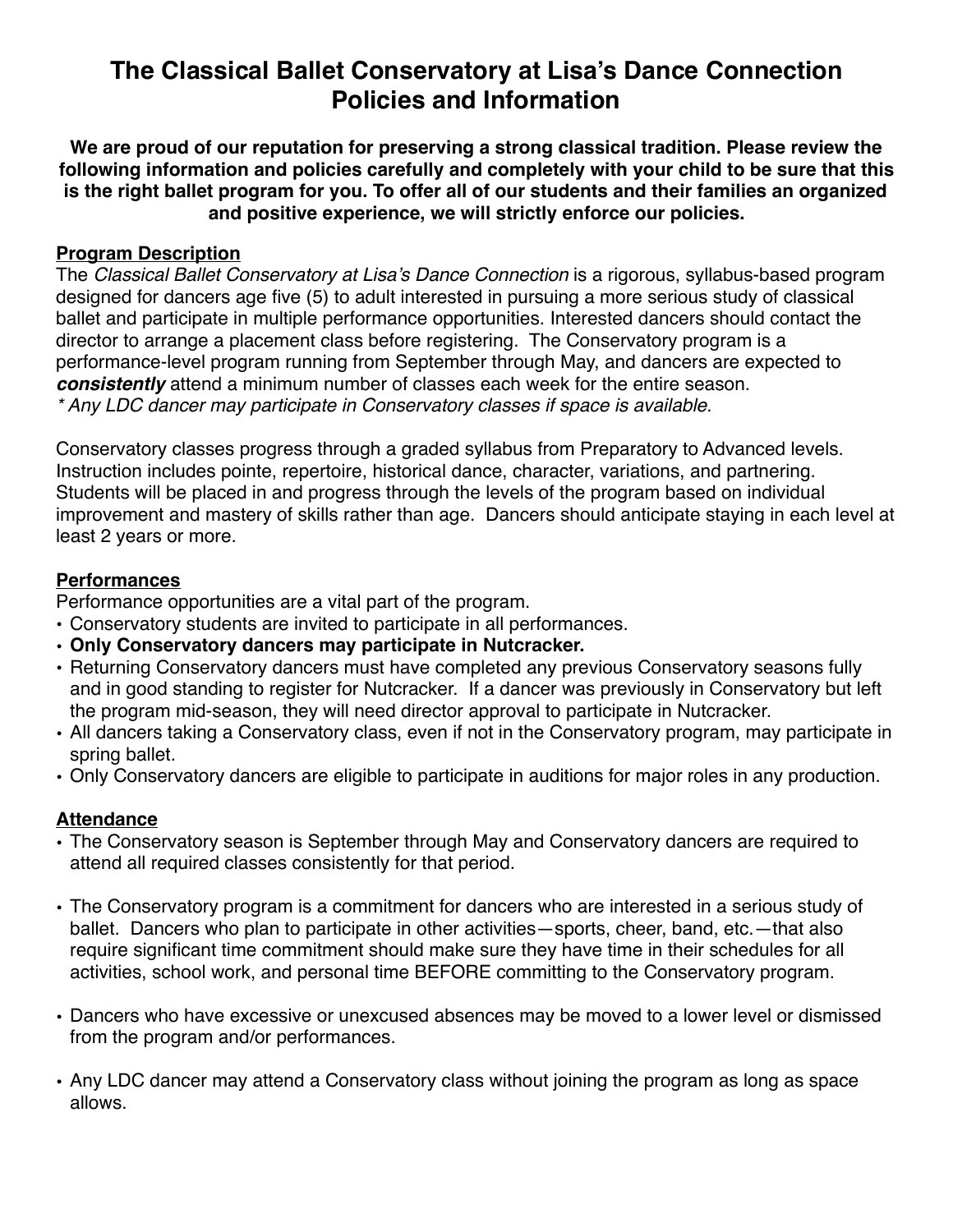• Dancers in the program are required to attend the minimum number of classes listed below for their level weekly. Please see the class schedule at [www.lisasdance.com](http://www.lisasdance.com) for details on days and times.

| Preparatory      | 1 class weekly                                                   |
|------------------|------------------------------------------------------------------|
| Elementary 1     | 1 class weekly required; 2 classes recommended                   |
| Elementary 2     | 2 classes weekly                                                 |
| Intermediate 3/4 | 2 classes weekly if not en pointe; 3 classes weekly if en pointe |
| Advanced 5/6     | 2 classes weekly if not en pointe; 3 classes weekly if en pointe |

#### **Technique Classes**

Dancers will be placed in and promoted based on instructor's evaluation of a dancer's individual mastery and readiness for the skills taught in each level. Dancers are not automatically moved up to a higher level each year and should anticipate spending at least two (2) or more years in each level.

## **Preparatory, ages 5-7 (must be 5 by Sep. 1 of the current year to enroll)**

Introduction to classical ballet and a bridge between primary recreational ballet and the Conservatory Program. Introduces basic ballet terms and skills appropriate to this age with a focus on posture, coordination, and musicality.

## **Elementary 1, ages 8-10 (must be 8 by Sep. 1 of the current year)**

Continued introduction to classical ballet skills, terms and technique. Offers a slow introduction to Year 1 syllabus skills appropriate to this age with a focus on posture, coordination, and musicality.

## **Elementary 2, age 10+ (by approval)**

Year 1 and an introduction to Year 2 of the Russian classical syllabus with a focus on strength, posture, and stability required for more advanced work. Designed for the older beginner or the 10 year old who has several years classical ballet training.

#### **Intermediate (by approval)**

Year 2 of the Russian classical syllabus and an introduction to Year 3 of the syllabus with an increased emphasis on stability, strength and musicality. Some dancers will begin pointe work at this level.

#### **Intermediate/Advanced (by approval)**

Year 3 and an introduction to Year 4 of the Russian classical syllabus with continued emphasis on stability, strength, and musicality. This class is required once dancers begin pointe work.

## **Advanced (by approval)**

Years 4-6 of the syllabus with a continued emphasis on stability, strength, and artistry. Includes instruction in partnering and classical repertoire/variations from the classic ballets.

## **Pointe Classes Offered (all by approval only)**

As with technique classes, dancers are placed in and promoted based on instructor's evaluation of a dancer's individual readiness for the skills in each level. Dancers will not automatically move up to a higher level each year unless evaluated and considered ready.

- **Pointe 1** Must be approved and attend 3 technique classes weekly at dancer's current level to qualify for Pointe 1.
- **Pointe 2** Must attend 3 technique classes at dancer's current level and Pointe 1 in addition to Pointe 2.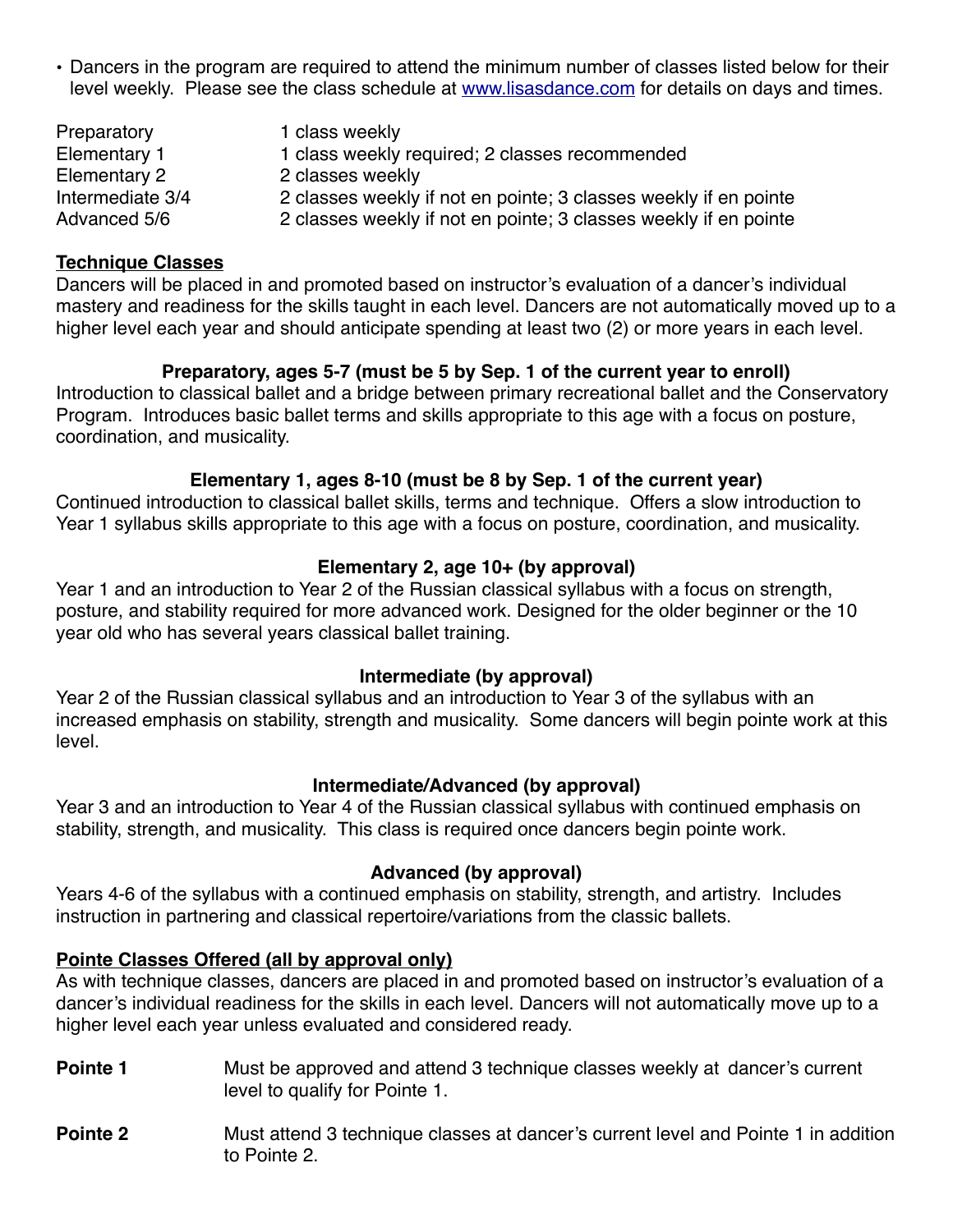**Pointe 3** Must attend 3 technique classes at dancer's current level and Pointe 2 in addition to Pointe 3. Some dancers may be required to attend Pointe 1 as well. All dancers en pointe are strongly encouraged to attend Pointe 1 even if not required.

In addition to these minimum requirements, Conservatory students are encouraged to attend additional ballet classes at lower levels, any available master classes and workshops, as well as classes and/or workshops in other styles of dance (jazz, modern, conditioning, etc.).

Attendance is taken at each class. Please notify *Lisa's Dance Connection* by phone or email if your student must be absent for any reason. Any student who is consistently late or absent may be moved down to a lower level or dismissed from the program.

## **Dress Code**

- Cover-ups should be worn to and from the building. DO NOT wear ballet shoes outside.
- Dancers should be dressed, including hair and shoes BEFORE class begins. Dancers who arrive to class unprepared or who are not properly attired may be asked to observe class.
- Dancers coming directly from other LDC classes should change before entering class and come in quietly between exercises.
- Hair is to be pulled back neatly and securely in a bun out of the eyes and off the neck. Students with short hair (too short for a pony tail) should wear a headband or pin hair back with barrettes. See one of our instructors if you are bun challenged. **Loose, messy buns, hair pulled half back, loose braids, and pony tails are not acceptable**. If you can get your hair in a pony tail it MUST be in a bun.
- No jewelry or cover-ups. This includes shorts and tank tops. Leg-warmers and sweaters are only allowed in the winter months with the instructor's permission. Class-level skirts may be worn if desired but are not required.
- All female students wear a black leotard, pink ballet tights, and ballet shoes. In addition, each level has the following requirements:

**Preparatory—**Full-soled, pink, leather ballet slippers, optional solid pink skirt

**Elementary 1—**Full-soled pink, leather, ballet slippers, optional solid lilac skirt

**Elementary 2—**Full-soled, pink leather, ballet slippers, **ribbons attached**, optional solid lilac skirt

**Intermediate (not on pointe)—**Full-soled, leather, pink ballet slippers, **ribbons attached**, optional solid white skirt

**Intermediate (on pointe)—**Pink ballet slippers (leather or canvas, may be split-sole), pointe shoes, optional solid white skirt

**Advanced—**Pink ballet slippers (leather or canvas, may be split-sole), pointe shoes if approved, optional solid black skirt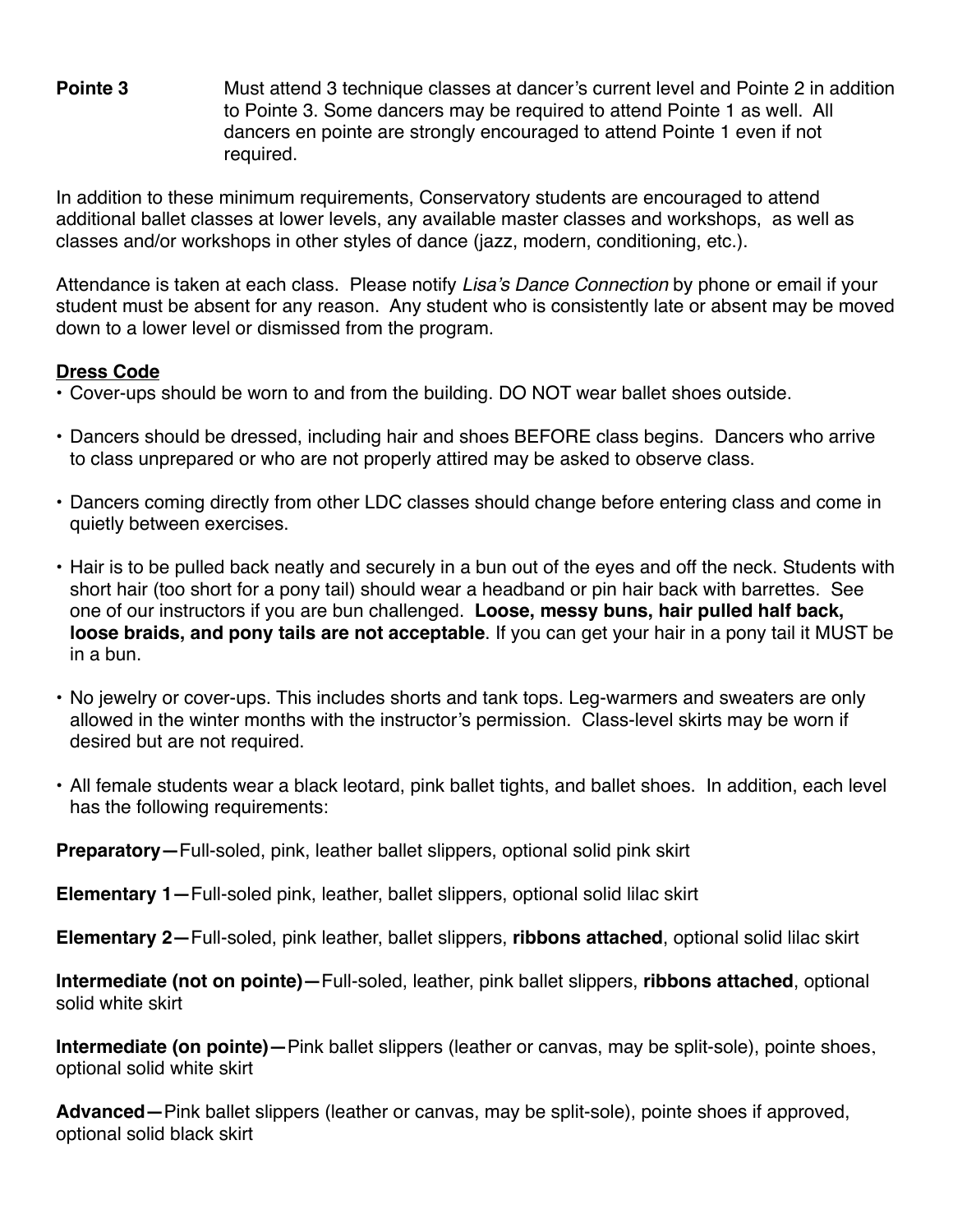**Adult students (age 18+)—**Comfortable clothing and pink ballet slippers. Please remember we can only correct what can be seen.

**Male students—**White t-shirt, black tights or dance pants, optional white socks, dance belt and white or black ballet slippers (black slippers should be canvas to avoid discoloring the floor).

# **Helpful Hints**

❖ Ballet shoes do not have a right or left foot and may be alternated to reduce wear and tear.

- ❖Beware of shoes that feature elastic drawstrings!! If they are tied too tightly they can dig into heels and tender tendons. It takes about 15 min. for this to occur. What started out as perfectly comfortable will become extremely painful! Tie the shoes and let students dance in them a couple of times to ensure that the shoes are comfortable, then tie drawstrings in a knot, cut the excess strings, and tuck them into the shoes.
- ❖Bun covers are an excellent way to quickly and neatly secure hair in a bun for class. If you are bun challenged, please see any of our instructors or experienced Mothers of Ballerinas (MOB) for bun making 101. They will be glad to help you!

# **Class Etiquette and Behavior Expectations**

One goal of any dance program is to develop the whole child, including self-discipline and interpersonal/social skills. In our classical ballet classes, we expect dancers to observe the following as a way to learn and practice respect for other dancers, instructors, staff and themselves:

- Be respectful of others in word and action at all times.
- Be on time, fully and properly dressed including hair and shoes, and enter the studio quietly. Use the restroom BEFORE class.
- Upon entering or leaving your instructor's presence, curtsy/bow to show proper respect.
- Remain in the classroom at all times. If you absolutely must leave for some reason, ask permission between exercises. When returning, wait to enter until between exercises.
- Do not talk in class during instruction.
- No gum or candy, food or drinks (except water).

Professionalism from each dancer is expected at all times, in all circumstances, including the lobby, classes, rehearsal, and outside of class *(this includes online)*. The director, teachers, or guest teachers/choreographers will accept nothing less and have the authority to dismiss any dancer from class or rehearsal. Dismissal will be counted as an absence.

Dancers *and their parents* will be considerate of one another, extending due courtesy and respect for each other, dancers, and LDC staff at all times, both in and out of the studio. *This includes behavior on social media.* Any concerns between students and/or parents should be addressed in person--first with the instructor, then the Conservatory director, and finally with Mrs. Lisa.

Because Conservatory students are dedicated individuals and take their study of ballet so seriously, we do not expect to encounter severe behavior issues. However, should the need arise to address disruptive or unprofessional student behavior the following steps will be taken:

- Student/instructor conversation
- Parent/student/instructor conference
- Conference with parent and director and/or Mrs. Lisa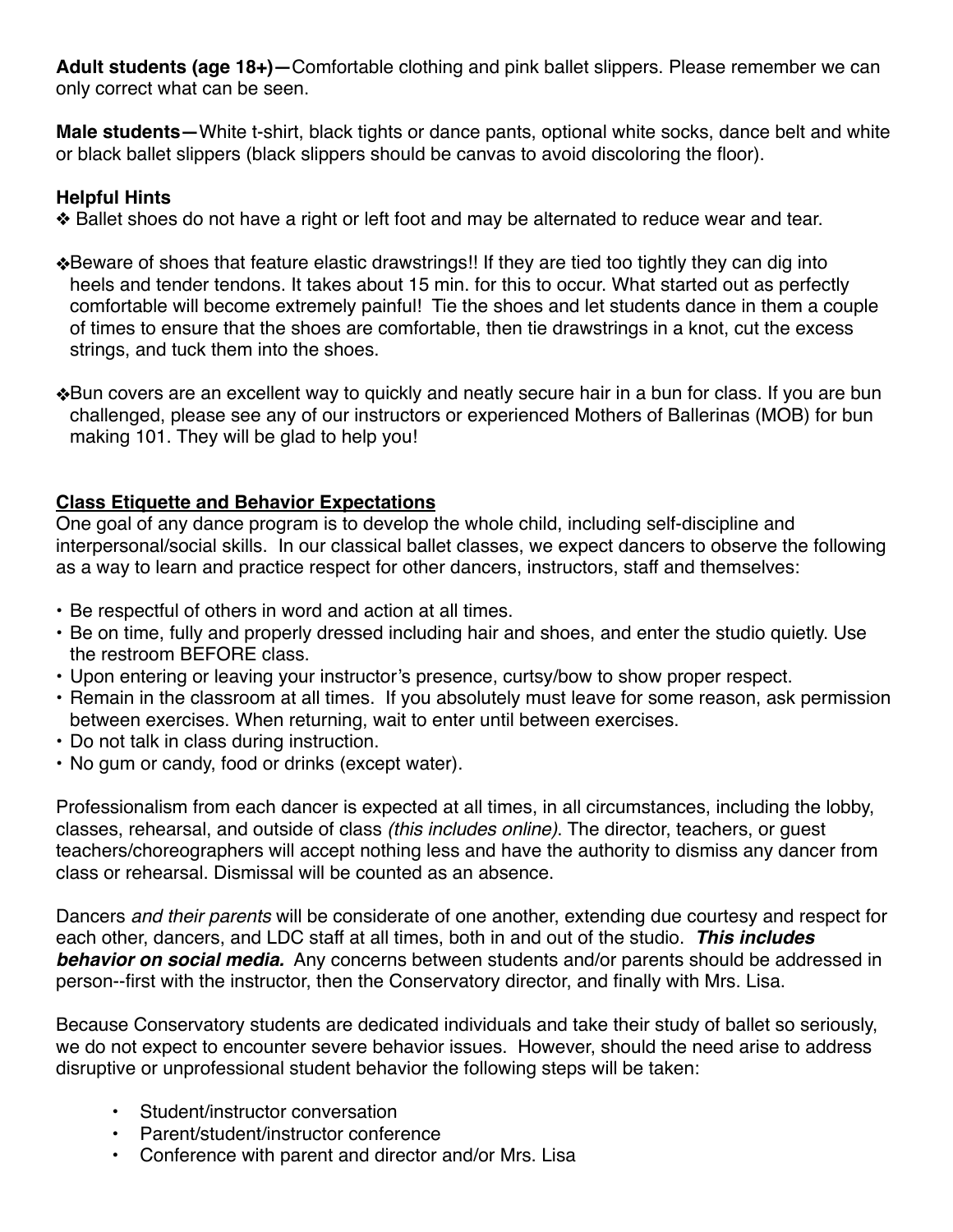While extremely unlikely, should behavior or incidents continue after the above steps, the student may be dismissed from a class or from the program if behavior does not improve. Instructors reserve the right to address severe disruptions or behavior issues directly with the parents and director/Mrs. Lisa.

#### **General Class Information**

- Students must take a placement class and commit to the required minimum classes per week before being admitted into the Conservatory Program.
- Students progress at an individual rate through the levels of the program based on mastery of syllabus skills and personal improvement rather than age or years of experience.
- Please be aware that the teaching of classical ballet requires hands-on corrections. By using handson instruction, our teachers ensure that your dancer is able to find and maintain correct placement of the body.
- Students should arrive a few minutes before their scheduled class and be dressed with hair done PRIOR to class time. Dancers who arrive late or unprepared maybe asked to observe class for their safety. Consistent tardiness may result in dismissal from the program.
- Come into the building to pick up young students. For the safety of all our students, we will not release younger dancers until a parent or responsible party is there to pick them up.
- No food or drinks (except water) are allowed in the studio. Students are reminded to keep their dressing areas and the lobbies clean.
- Parents please make sure that your dancer uses the restroom **BEFORE** they enter the studio.
- Students should enter the studio dressed ACCORDING TO THE DRESS CODE with any extra hair accessories, shoes, tights and leotards in a small dance bag. Dancer's names should be on every item, especially dance shoes, dance bags, water bottles and book bags. Students who are unprepared when class begins will be asked to observe class.
- Dance bags may be left in the lobby or brought into the studio. Neither *Lisa's Dance Connection* nor the *Classical Ballet Conservatory* are responsible for lost, stolen, or damaged items.

#### **Staying Informed**

We want and need parents to stay up-to-date as much as possible so provide multiple resources for you to receive studio and Conservatory information. **Please check these regularly to be sure you have all relevant information.** 

**Handouts:** Dancers will receive handouts in class for information from both LDC and the Conservatory on policies, recitals, closings, special opportunities, etc. Check your dancer's bag every class to see if they received anything.

**Email:** Mrs. Marci will email information specific to Conservatory students. **Please update your email with the front desk to be sure it is correct and/or updated.** If you do not receive a welcome email within a week of registration, please check with the front desk or Mrs. Marci to be sure we have your email correct.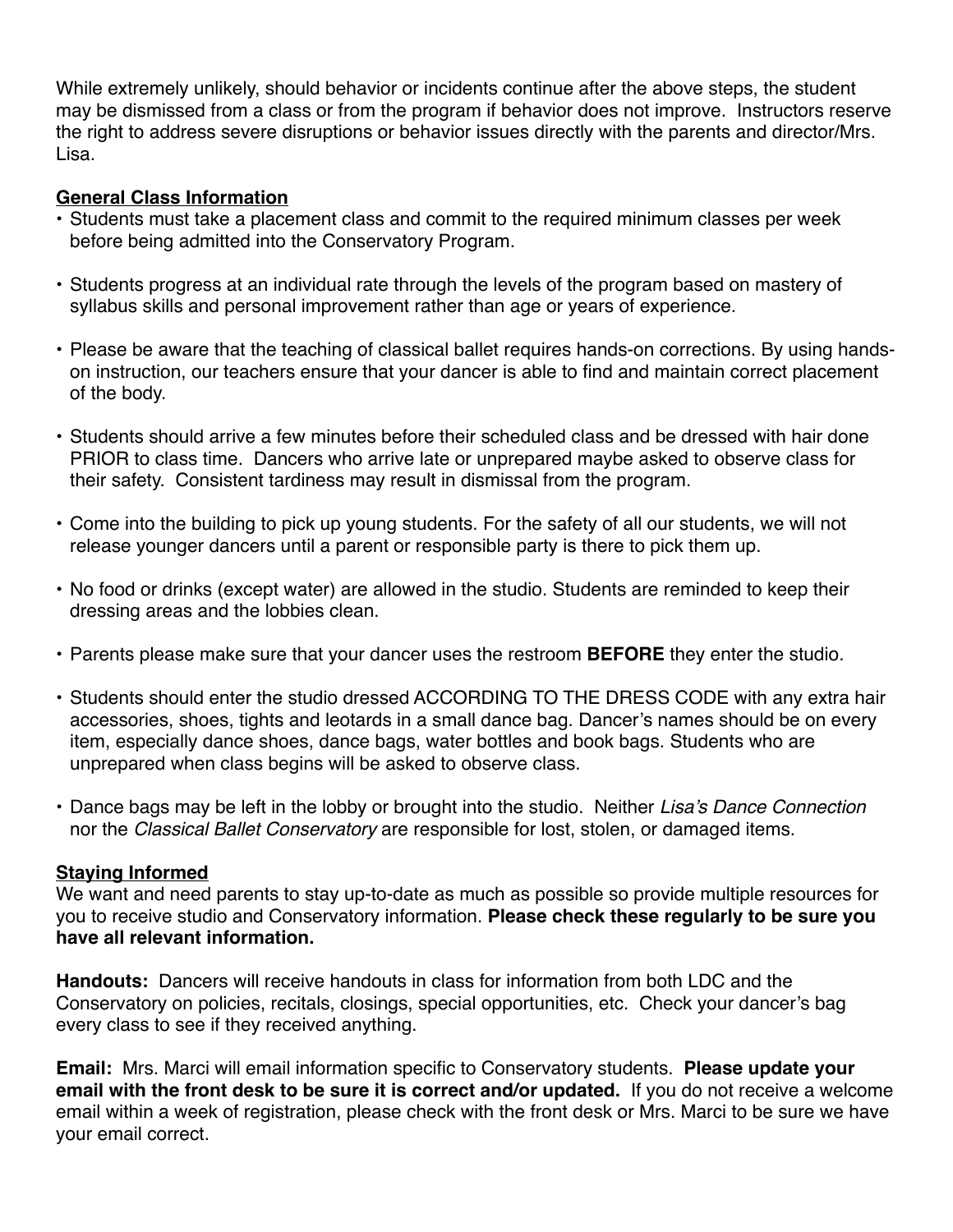#### **Facebook pages:**

The studio and Conservatory have multiple Facebook pages to keep you updated.

# **\*Lisa's Dance Connection (main public page)**

**\*The Classical Ballet Conservatory at Lisa's Dance Connection (public page)**

# **\*LDC Conservatory (private group)**

General studio information will be posted on the main page and general Conservatory information on the main Conservatory page. These are both available to the public. Conservatory class, program, and performance-specific information will be posted in the *LDC Conservatory* group. This group page is only available to families who are involved in the Conservatory and/or a performance and you must request to join. Performance information, such as costumes, rehearsals, etc. will be posted only in this private group. Please "Like" the *Classical Ballet Conservatory at Lisa's Dance Connection* page and join the *LDC Conservatory* group to receive all important information and updates.

**Band App**: Mrs. Marci will be setting up groups in the Band App for Conservatory dancers. Please download and use this app to keep up-to-date with CBC information. You will receive alerts and can communicate directly and immediately with Mrs. Marci through the app. This is especially important for last-minute updates, absences, and performances.

# **IMPORTANT CONSERVATORY DATES**

## **\*All dates/events subject to change.\***

**\*Please note this is NOT a comprehensive list of dates/events for all LDC dancers but are some of the more important dates to be aware of for CONSERVATORY dancers.\***

| September 7               | Classes begin                                    |  |
|---------------------------|--------------------------------------------------|--|
| September 11              | <b>Conservatory Contracts Due</b>                |  |
| September 18              | <b>Nutcracker Contracts Due</b>                  |  |
| September 25              | Nutcracker Rehearsals begin (final schedule TBA) |  |
| November 21-28            | Thanksgiving Break-no classes or rehearsals      |  |
| December 3-4              | Nutcracker Studio Run-Through @ LDC              |  |
| December 9                | Nutcracker Dress Rehearsal @ CAC                 |  |
| December 10-12            | Nutcracker Performances @ CAC                    |  |
|                           | 12/10 $@$ 7 pm                                   |  |
|                           | 12/11 @ 7 pm                                     |  |
|                           | 12/12 @ 2 pm                                     |  |
| December 20-<br>January 3 | Christmas/Winter Break-no classes                |  |
| January 4                 | Winter/Spring semester begins                    |  |
| January 21                | <b>Spring Ballet Contracts Due</b>               |  |
| <b>March 13-19</b>        | <b>Spring Break</b>                              |  |
| May 13-15                 | Spring Ballet Dress Rehearsal/Performances @ CAC |  |
| <b>May 20</b>             | Last day of classes                              |  |